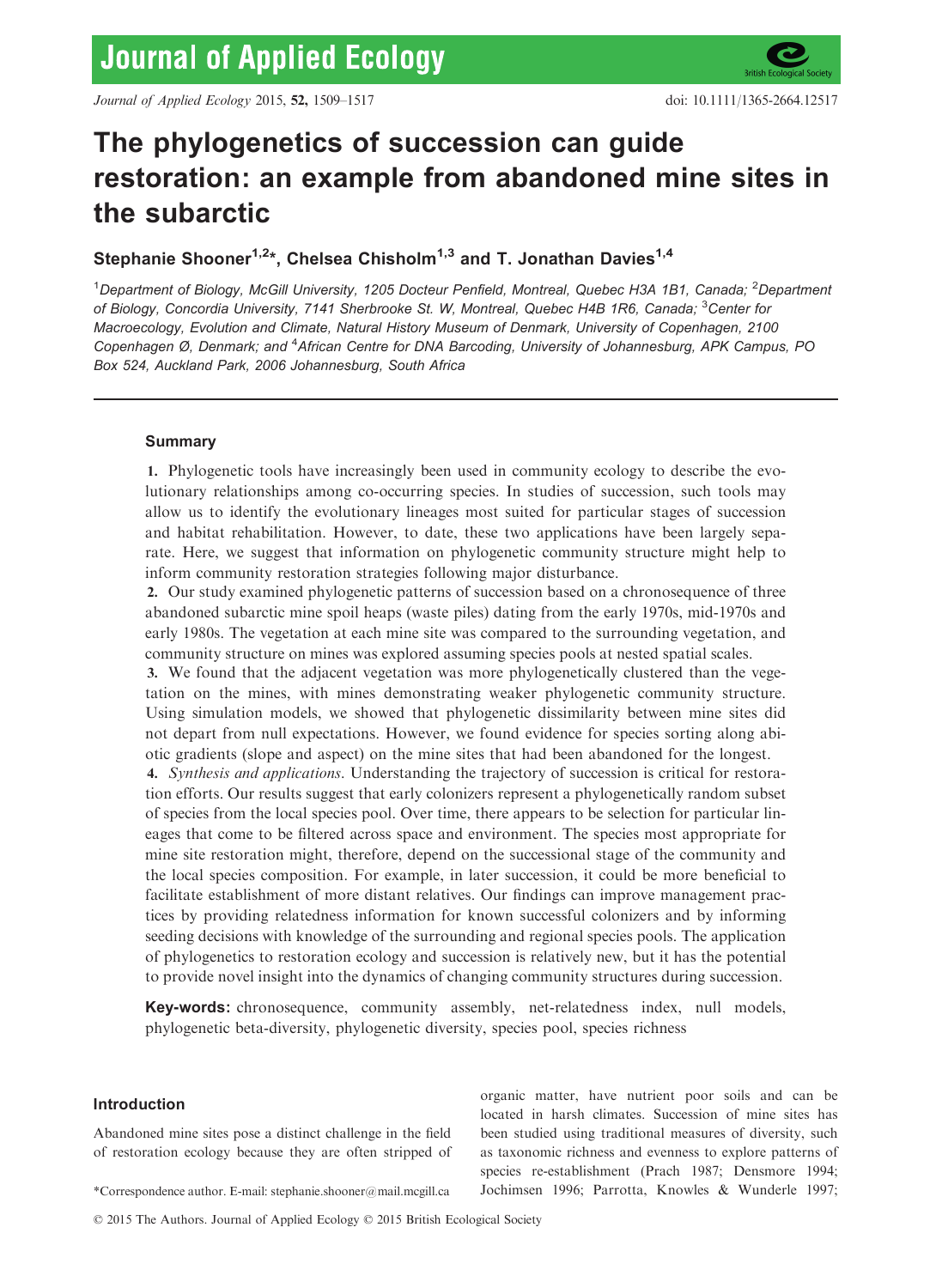Prach & Pysek 2001; Densmore 2005). These measures can provide a coarse index of community change in species number or abundance, but they provide little information about community membership and species interactions (Blomberg, Garland & Ives 2003; Funk et al. 2008; Verdú, Gómez-Aparicio & Valiente-Banuet 2012). For example, richness metrics do not reveal how a community is restructured through time or whether specific clades are dominant at a particular point in succession, an important factor in restoration efforts. Recently, phylogenetic approaches have been used to interpret the forces structuring communities following disturbance (Cavender-Bares et al. 2004; Letcher 2010; Verdú, Gómez-Aparicio & Valiente-Banuet 2012; Whitfeld et al. 2012; Mo et al. 2013; Purschke et al. 2013). Phylogenetics can provide information on species ecological similarity and function in the environment (Faith 1992), therefore having potential to aid restoration and habitat management (Webb et al. 2002; Cadotte et al. 2009; Cavender-Bares et al. 2009).

Metrics of phylogenetic diversity (PD) were first developed to capture underlying diversity in phenotypic features (Faith 1992) and later to describe evolutionary relationships among species in a community (Webb et al. 2002). Phylogenetic community structure is typically quantified with respect to either clustering (community members are more closely related than expected by chance) or overdispersion (community members are more evenly distributed throughout the phylogeny than expected by chance). Assuming that traits are evolutionarily conserved and that phylogenetic distances measure functional trait differences, clustered communities are thought to arise from environmental filtering by abiotic factors, where co-occurring (and closely related) species have similar adaptations to particular environmental conditions. Overdispersion is associated with competition among ecologically similar species, resulting in the co-occurrence of more distantly related species (Webb et al. 2002; Cavender-Bares et al. 2009). However, different processes may give rise to similar patterns. For example, competition may drive patterns of either overdispersion or clustering, depending on the traits being selected for (Mayfield & Levine 2010).

While community phylogenetics has traditionally focused on competition and filtering, the field of ecological restoration has focused more on the role of positive biotic interactions that initiate succession (Padilla & Pugnaire 2006; Verdú, Gómez-Aparicio & Valiente-Banuet 2012). Community phylogenetic approaches might help to inform our understanding of succession by revealing patterns of species  $\times$  species and species  $\times$  environment interactions. Within a community phylogenetics framework, we may expect patterns that reflect a shift in dominant forces through successional time, that is, from environmental filtering to facilitation and then competition once species have established. This pattern is supported by several recent studies (e.g. Verdú et al. 2009; Whitfeld et al. 2012; Mo et al. 2013; Purschke et al. 2013), although alternative patterns of phylogenetic succession have been shown (e.g. general overdispersion across successional stages; Letcher 2010).

However, with few exceptions (e.g. Letcher 2010), phylogenetic studies of succession have typically considered only a single species pool, whereas recent reviews have highlighted the importance of defining the appropriate species pool (or spatial scale) in phylogenetic analyses of community structure (Swenson et al. 2006; Cavender-Bares et al. 2009). Within the context of succession, it is well known from island biogeography theory that the probability of species arrival to a site is related to the size and distance of the source population (MacArthur & Wilson 1963). For example, species composition in basalt quarries increasingly resembled that of nearby grassland communities over time, which illustrates how community reassembly is strongly influenced by nearby species pools (Novak & Konvicka 2006). Combining information on both the phylogeny and the spatial scale of the species pool allows us to quantify changes in community structure and describe patterns of succession, while accounting for differences in the identity and diversity of species available for establishment.

Using a chronosequence of mine sites composed of piled waste material in the Canadian subarctic, we explored the effect of time since abandonment (age) and the progress of succession by examining the plant communities on each mine site with respect to species pools across differing spatial scales. We predicted that (i) the species growing on the mine sites would be more phylogenetically clustered, have lower species richness (SR) and lower PD compared to their surroundings due to the harsh and nutrient poor conditions of the more recently abandoned mines. We expected to detect this pattern across spatial scales, including the plot level, due to the heterogeneity of the mine environment. As time since abandonment increases, we predicted (ii) an increase in SR and PD and a decrease in species clustering, with biotic process becoming more dominant at finer spatial scales (see Cavender-Bares et al. 2009). Last, we expected (iii) a greater influence of local environment on species distribution on the older mines, as species are sorted into their preferred niches over time (Grubb 1977; Zobel et al. 2000; Questad & Foster 2008). Our aim was to uncover naturally occurring shifts in community structure as succession progresses, which could be used to inform restoration practice aimed at maintaining the integrity of subarctic plant communities.

# Materials and methods

#### STUDY SITE

Data were collected from a chronosequence of three abandoned mining waste piles located near Schefferville, Quebec, Canada. The mines – Gagnon (54.835698°N,  $-66.906438$ °W), Retty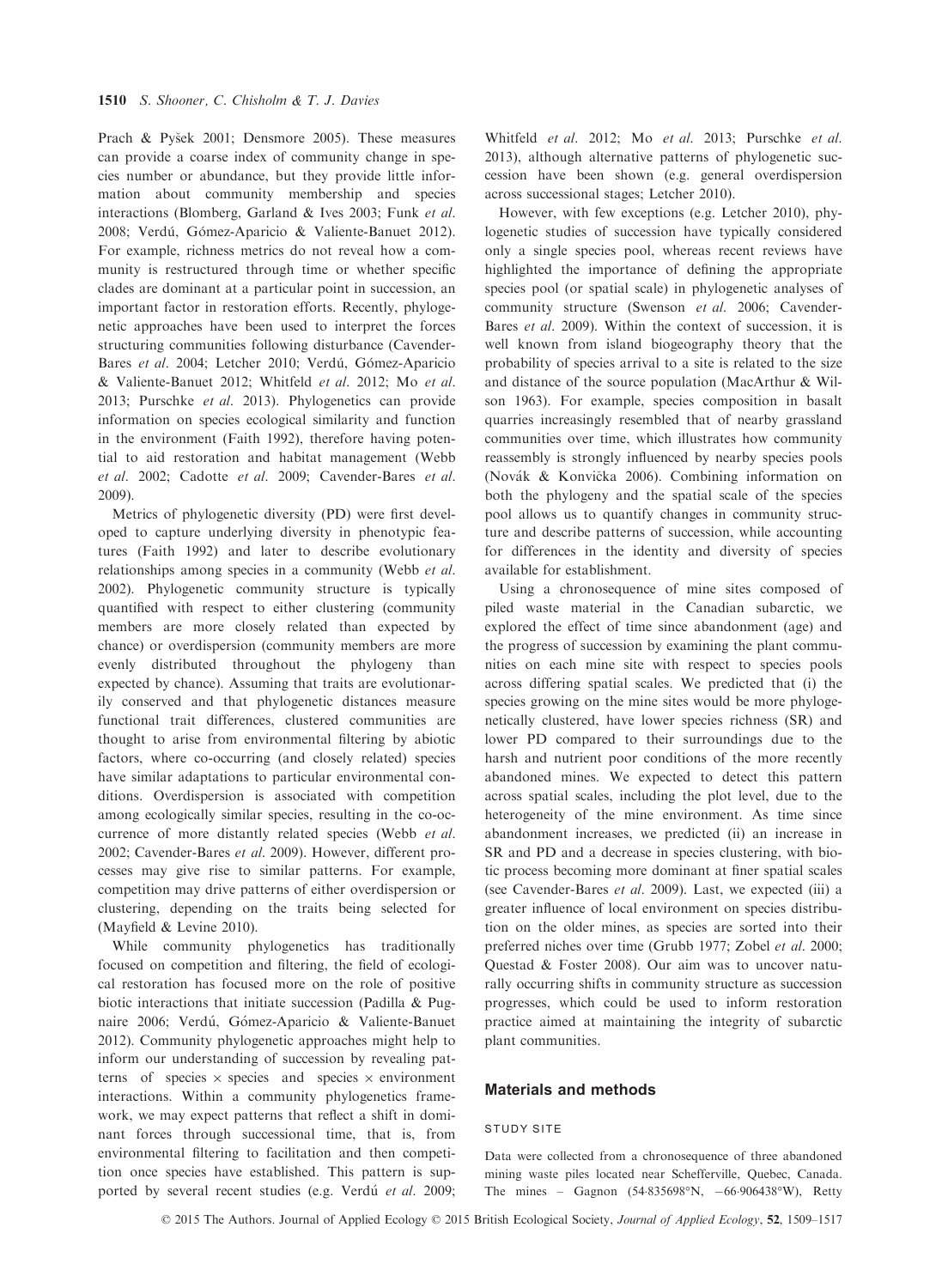(54867124°N, 66999806°W) and Timmins (54900451°N,  $-67.096216$ °W) – were chosen for comparison because they were formed from similar material and share general attributes in overall size, elevation and relief. The three sites were mined for iron ore by the Iron Ore Company from 1964 to 1982 and were closed in the early 1970s, mid-1970s and early 1980s, respectively. An unpublished study by S. Boudreau (2012) on the soil chemistry of the mines in this region reported that soil quality and nutrient availability are unlikely to account for differences in plant cover on the mines. Additionally, the report indicates that the population of viable seeds in the mine soil was limited and majorly consisted of mosses, which were not considered in this study. Thus, succession on each site reflects the process of recolonization.

#### DATA COLLECTION

Quadrats  $(1 \text{ m}^2)$  were established at 10-m intervals along three transects on the mine piles, one longitudinal and two cross sections ( $N_{\text{Gagnon}} = 121$  plots,  $N_{\text{Retty}} = 140$  plots and  $N_{\text{Timmins}} = 153$ plots). A similar procedure was used to sample the immediately adjacent undisturbed vegetation at each site with quadrats established every 10 m along three transects at Gagnon and Retty, and two transects at Timmins, resulting in 50 vegetation quadrats for Gagnon and Retty, and 42 for Timmins. Plots in the surrounding vegetation were placed in largely non-forested areas for better comparison with the mines (mine piles are unlikely to become forested). Species richness and percentage cover (relative abundance) of all vascular plants were recorded in each plot, and tissue samples for each species were collected and submitted to the Barcode of Life Database (BOLD) for sequencing (Appendix S1, Supporting Information for specimen details and associated GenBank accession numbers). Vouchers were deposited in the Marie-Victorin Herbarium (Montreal, Quebec, Canada). Rarefaction curves were calculated and show sufficient sampling at all sites (Fig. S1). In all plots, we recorded slope and aspect using a clinometer.

#### PHYLOGENY RECONSTRUCTION

We estimated a molecular phylogeny based on two sequenced plant DNA barcodes obtained from voucher specimens: rbcL and  $m \times (H$ ollingsworth et al. 2009). In some cases, amplification of the DNA barcodes failed and gaps were filled using sequences from GenBank (Appendix S1). Sequences were aligned using MAFFT ver. 7 (Katoh & Standley 2013) and BioEdit (Hall 1999). The phylogeny was constructed in MrBayes 3.2 (Ronquist & Huelsenbeck 2003) using a GTR+G+I evolutionary model for  $rbcL$  and  $HKY+G$  for  $matK$ , as determined using the function modelTest in the phanghorn R library (Schliep 2011). We ran 5 million generations and rooted the consensus tree on Cystopteris montana (L.) Bernhardi ex Desvaux. We dated the phylogeny using *chronopl*, from the *ape* package (Paradis, Claude & Strimmer 2004) and three calibration points: the monilophytes were dated to a maximum age of 354 mya (Bateman 1991), eudicots at 124 mya (Hughes & McDougall 1990) and saxifragales at 91 mya (Hermsen et al. 2003). We verified that the consensus tree generated was robust by conducting sensitivity analyses across alternatively resolved trees (Appendix S2 for more details). The resulting consensus tree included 43 taxa from the region and was used for all subsequent analyses.

#### DEFINING THE SPECIES POOLS

We used hierarchically nested species pools to explore community composition at three different spatial scales: regional, local and mine site.

#### Regional pool

The regional pool consists of all species across all plots in the study (mine sites and surrounding vegetation).

#### Local pool

The local pool consists of the species on a mine and in its surrounding vegetation; we thus defined three local pools, one each for Gagnon, Retty and Timmins.

#### Mine pool

The mine pool represents the species existing on the respective mine (excluding the surrounding vegetation).

Our regional pool is a collection of the local pools from all three sites. An alternative would be to use a regional species list from the area; however, it is difficult to define the extent of such a pool as the topography and environment of the region are highly variable. Therefore, we decided to limit our regional pool to the relevant subset of species closer to, and more likely to establish on, the mine sites.

#### ANALYSES OF PLANT COMMUNITIES

Analyses were performed using the ape (Paradis, Claude & Strimmer 2004), picante (Kembel et al. 2010) and vegan (Oksanen et al. 2013) packages in R ver. 3.0.2 (R Core Team 2014). Species richness and PD were calculated separately for each mine site; plots were combined to generate one measure of SR and PD for each mine. To determine whether PD differed from expectations given the local pool, we used a null model to compare the observed PD on each mine to 1000 null communities of equivalent SR by randomly shuffling species in the community matrix while maintaining plot richness. We generated  $P$  values by calculating the proportion of null PD values that were greater than the mean observed PD of the plots for each mine ( $\alpha = 0.05$ ).

The net-relatedness index (NRI), a measure of phylogenetic relatedness among community members, was calculated at the plot and mine site level using both abundance-weighted and non-weighted metrics. Abundance-weighted metrics allow abundant species to have a greater influence on the calculation of species co-occurrence. We calculated NRI on plots with SR greater than one using the *ses.mpd* function from the *picante* package (Kembel et al. 2010) with 1000 null iterations; NRI is equal to  $-1 \times$  ses.mpd (standardized mean pairwise distance). A positive NRI value indicates phylogenetic clustering, while a negative value indicates phylogenetic overdispersion. To explore species pool effects, we conducted the following comparisons: first, we contrasted NRI between the three mines (combining the plots for each separate mine) assuming the regional species pool; secondly, we evaluated NRI at the plot level within mine sites assuming (i) the same regional pool, (ii) the local pool and (iii) the mine pool.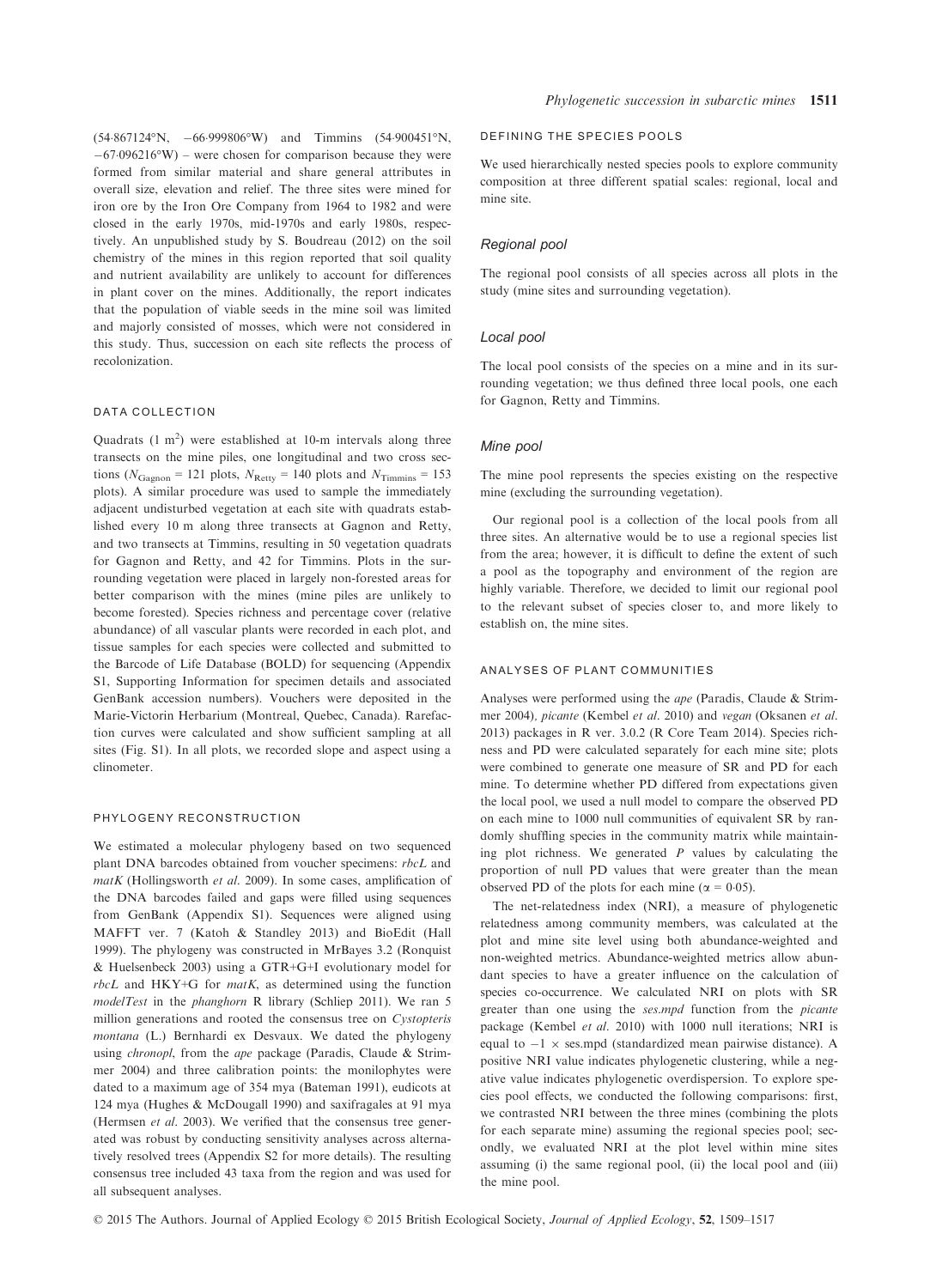Welch's two-sample *t*-tests for unequal sample sizes were performed to determine whether communities on mine sites significantly differed from the adjacent vegetation. We assessed differences between the three mines using an ANOVA followed by a Tukey test for post hoc analyses.

We used phylogenetic beta-diversity metrics to quantify the phylogenetic similarity between mine sites using the phylosor function (Bryant et al. 2008) in the picante R package (Kembel et al. 2010), which calculates the proportion of shared evolutionary history, or branch lengths, between two communities. Observed beta-diversity values were compared to null values generated by randomly shuffling taxa on the regional phylogeny, while maintaining richness and abundances on each pile (1000 iterations). We also calculated phylogenetic beta-diversity among mine plots assuming the local species pool.  $P$  values were calculated using the same method as for PD, described above.

Finally, to explore the effect of local environment on community composition, we used non-metric multidimensional scaling (NMDS) to describe the spatial relationship between species on the pile and associated environmental data (slope and aspect). Aspect was linearized using the Topographic Solar Radiation Aspect Index (TRASP), which converts aspect into values ranging from zero to one (Roberts & Cooper 1989). Values of zero correspond to a northward orientation (NNE) and values of one are assigned to south-facing slopes (SSE). NMDS was performed using the *metaMDS* function from the *vegan* package, fitting both slope and TRASP as vectors with the function *envfit* from the *ve*gan package (Oksanen et al. 2013). Significance values are from the squared correlation coefficient between observed and modelled values given 999 permutations.

#### **Results**

#### DIVERSITY ACROSS MINE SITES

The local vegetation pool differed in richness and species composition between locations, with 27 species at Gagnon, 37 species at Retty and 32 species at Timmins, respectively, representing 64%, 88% and 76% of the sampled regional pool (42 species). The communities on mine piles also differed in richness, with 16, 25 and 26 species for Gagnon, Retty and Timmins, respectively, representing 59%, 68% and 81% of the local pool richness (Fig. 1). Betula glandulosa Michx. was the most abundant species in each local pool; however, the most abundant (here defined as the highest percentage cover per plot) species on the mine piles varied between sites, with Alnus viridis Chaix DC. dominating at Gagnon and Timmins while Salix planifolia Pursh was most abundant at Retty (Fig. 1).

Phylogenetic diversity followed a similar pattern to that of SR, where Retty had the highest PD, followed by Tim-

Figure 1. Local phylogenies for each mine site: Gagnon (a), Retty (b) and Timmins (c). Abundances (represented by circles) are shown for species occurring on each mine. Abundances are not shown for those species which occur solely in the surrounding vegetation of a given mine. The abundances were divided by the number of plots on each mine and log-transformed to standardize percentage cover per plot, per pile.



© 2015 The Authors. Journal of Applied Ecology © 2015 British Ecological Society, Journal of Applied Ecology, 52, 1509–1517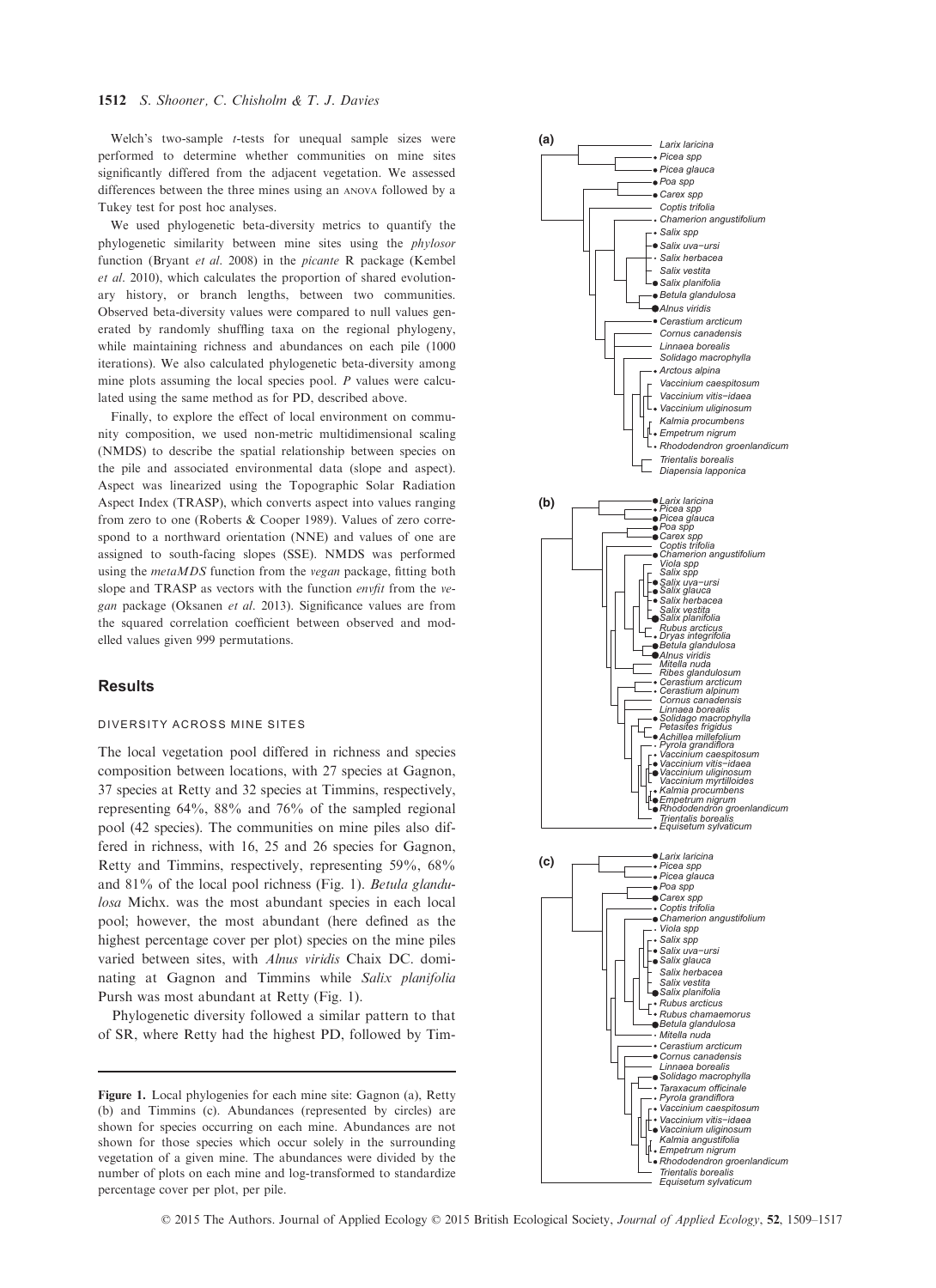mins and Gagnon ( $PD_{\text{Retty}} = 1794.67$ ,  $PD_{\text{Timmins}} = 1748.42$ and  $PD_{\text{Gagnon}} = 1201.98$ ). However, PD did not differ from the null expectation for any mine ( $P_{\text{Gagnon}} = 0.67$ ,  $P_{\text{Retty}} = 0.273$  and  $P_{\text{Timmins}} = 0.509$ ). Further, when all plots were considered together, mines were neither significantly clustered nor overdispersed (Table 1). In addition, the phylogenetic turnover between mines (mine-level phylogenetic beta-diversity) did not differ from the null expectation based upon sampling the same number of species at random from the regional pool (Table S1).

#### PLOT-LEVEL STRUCTURE ACROSS MINE SITES

First, we examined plot-level phylogenetic community structure using the mine-restricted pool. The mean standardized effect size for NRI was significantly greater than zero for all mines except for weighted measures on Timmins (Table 2), but did not differ significantly between mines (ANOVA;  $F_{\text{non-weighted}} = 1.611$ ,  $P_{\text{non-weighted}} = 0.158$ ;  $F_{weighted} = 1.802$ ,  $P_{weighted} = 0.168$ .

Secondly, using the local pool, we again found evidence that the mean standardized effect size for plot NRI was

Table 1. Standardized effect size  $(Z)$  and P values reported for weighted and non-weighted measures of NRI for each mine using the regional species pool. Mine plot abundances were summed across each mine and divided by the number of plots per mine

|                | $Z_{\text{non-weighted}}$ | $P_{\text{non-weighted}}$ | $Z_{weighted}$ | $P_{weighted}$ |
|----------------|---------------------------|---------------------------|----------------|----------------|
| Gagnon         | $-0.43$                   | 0.66                      | 0.76           | 0.17           |
| Retty          | $-1.60$                   | 0.95                      | 0.42           | 0.41           |
| <b>Timmins</b> | $-0.43$                   | 0.63                      | $-0.007$       | 0.61           |

Table 2. Mean standard effect size (Z) for net-relatedness index (NRI) per plot for each site ( $G = \text{Gagnon}, R = \text{Retty}, T = \text{Tim}$ mins and  $V =$  surrounding vegetation) using species pools delimited by the species present within the mine (Mine pool), those species present in the mine and adjacent vegetation (Local pool) and the pooled species across all three mine sites and respective adjacent vegetation (Regional pool). Statistics are provided for both weighted and non-weighted measures of NRI. Asterisks indicate whether standardized effect sizes of NRI were significantly different than zero, as determined by a one-sample  $t$ -test  $(*P < 0.05, **P < 0.01, **P < 0.001)$ 

|            | $Z_{\text{non-weighted}}$ | $P_{\text{non-weighted}}$ | $Z_{weighted}$ | $P_{weighted}$ |
|------------|---------------------------|---------------------------|----------------|----------------|
| Mine pool  |                           |                           |                |                |
| G          | $0.456**$                 | 0.405                     | $0.458**$      | 0.395          |
| R          | $0.464***$                | 0.392                     | $0.426***$     | 0.400          |
| T          | $0.198*$                  | 0.491                     | 0.135          | 0.499          |
| Local pool |                           |                           |                |                |
| G          | $0.124*$                  | 0.134                     | $0.107*$       | 0.139          |
| R          | $0.280**$                 | 0.455                     | $0.184*$       | 0.495          |
| T          | $0.290***$                | 0.480                     | $0.686*$       | 0.517          |
|            | Regional pool             |                           |                |                |
| G          | 0.285                     | 0.474                     | $0.284*$       | 0.477          |
| R          | 0.149                     | 0.511                     | 0.155          | 0.497          |
| T          | 0.130                     | 0.543                     | 0.124          | 0.528          |
| V          | $0.463***$                | 0.348                     | 0.168          | 0.454          |
|            |                           |                           |                |                |

significantly greater than zero for all mines (Table 2). However, plots on both Gagnon and Retty were significantly less clustered than plots in the adjacent vegetation (Welch t-test;  $P_{\text{non-weighted}} < 0.01$  for Gagnon and Retty; Fig. 2) using non-weighted measures, although not when weighted by abundances. In contrast, plots on Timmins (the youngest site) did not significantly differ in phylogenetic dispersion from the adjacent vegetation irrespective of weighting (Fig. 2; Table S2 for associated statistics).

Thirdly, we evaluated plot NRI using the regional species pool and found standardized effect sizes were not significantly different than zero, except in the case of weighted NRI on Gagnon (Table 2). The three mines did not differ in NRI, although Retty was significantly less clustered than the surrounding vegetation plots without abundance weighting (Table S3).

Finally, we evaluated phylogenetic beta-diversity among plots on each mine site using the proportion of shared branch lengths between plots. We found that phylogenetic beta-diversity was not significantly different from a null expectation derived from resampling the local species pool for any of the mine sites ( $P_{\text{Gagnon}} = 0.453$ ,  $P_{\text{Retty}} = 0.610$ ,  $P$ Timmins = 0.395).

## ENVIRONMENTAL PREDICTORS OF COMMUNITY DISSIMILARITY

Neither slope nor aspect was a significant predictor of species distribution on Timmins, the youngest mine pile  $(R_{\text{slope}}^2 < 0.01,$   $P_{\text{slope}} = 0.824;$   $R_{\text{aspect}}^2 < 0.01,$   $P_{\text{aspect}} =$ 0962; Fig. 3). In contrast, both slope and aspect were strongly significant for Retty, the mine pile of intermediate age  $(R_{\text{slope}}^2 = 0.147, P_{\text{slope}} = 0.001; R_{\text{aspect}}^2 = 0.129,$  $P_{\text{aspect}} = 0.002$ ; Fig. 3), and marginally significant but with lower explanatory power for Gagnon, the oldest mine  $(R_{\text{slope}}^2 = 0.091, P_{\text{slope}} = 0.074; R_{\text{sspect}}^2 = 0.100,$  $P_{\text{aspect}} = 0.062$ ; Fig. 3). The ordinations showed that Chamerion angustifolium (L.) Holub was found more often on shallow slopes, or on the top of mines, while the presence of Salix and Empetrum nigrum L. increased as slope increased. Species on steeper slopes were also found to be on south-facing slopes, which are generally exposed to greater insolation throughout the year. Conversely, species on shallow slopes or flat surfaces were more often found in a northward orientation. On Retty, the presence of Poa L. increased as slope decreased, while Equisetum sylvaticum L. was more common on steeper slopes. A. viridis, Solidago macrophylla, C. angustifolium, Vaccinium caespitosum Michx. and Dryas integrifolia Vahl were found on moderate slopes (Table S4 for species numbers corresponding to Fig. 3).

## **Discussion**

We showed that even after 40 years of abandonment, mine sites in the Canadian subarctic remain species poor and ecologically distinct relative to the natural vegetation.

© 2015 The Authors. Journal of Applied Ecology © 2015 British Ecological Society, Journal of Applied Ecology, 52, 1509–1517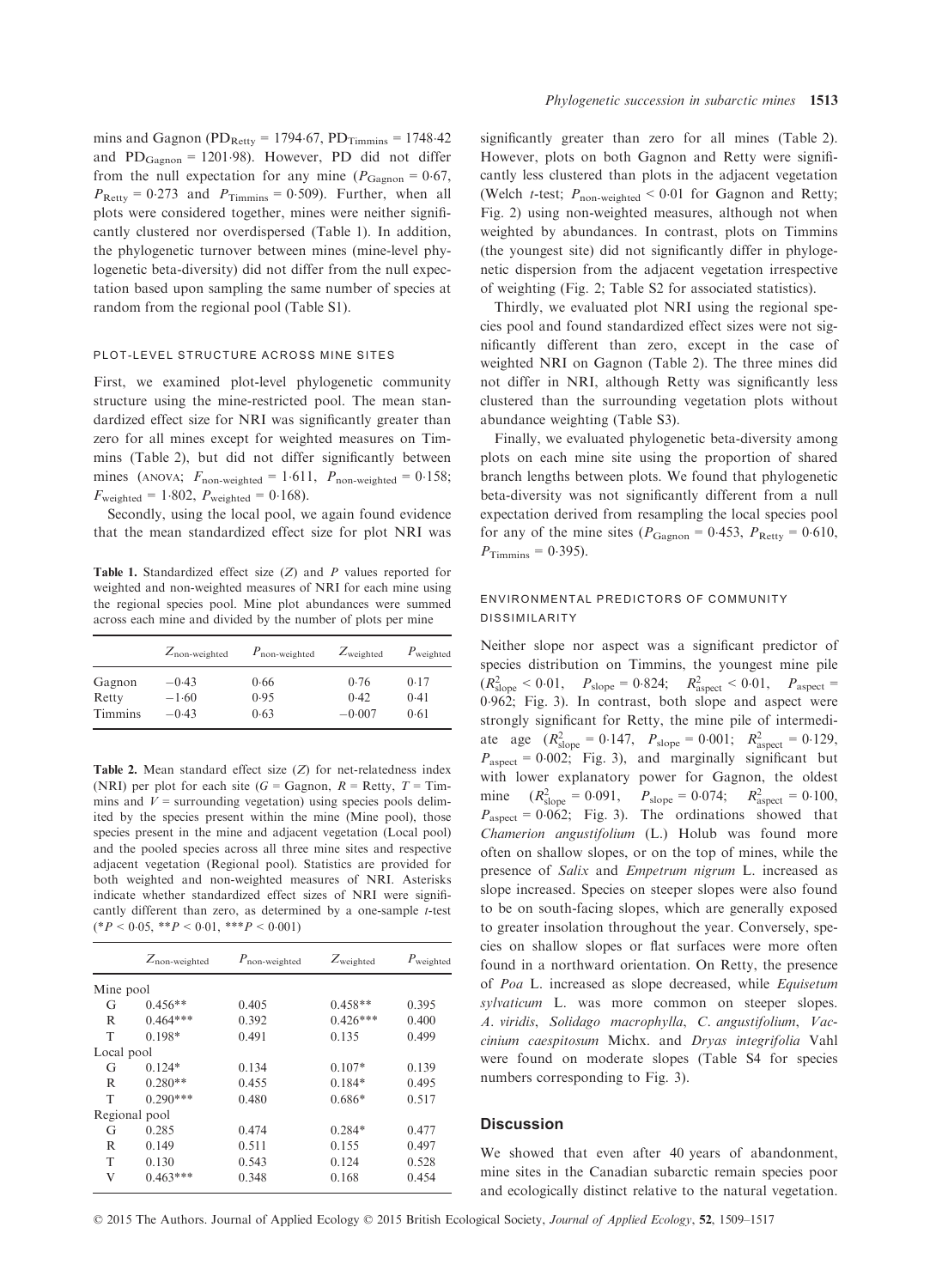

Figure 3. Non-metric multidimensional scaling (NMDS) showing trends in the spatial distribution of species along slope (S) and aspect (A) within mine piles. Arrow lengths denote prediction strength. Numbers correspond to individual species indicated in Table S4. Nonmetric multidimensional scaling stress values, a measure of how well data are represented in two-dimensional space, were <015 for all mines (NMDS;  $G_{\text{stress}} = 0.113$ ,  $R_{\text{stress}} = 0.148$ ,  $T_{\text{stress}} = 0.091$ ).

Our evaluation of a chronosequence of abandoned mine sites revealed no obvious trend for increasing SR or PD with time since abandonment, suggesting that species are not accumulating as succession proceeds. Phylogenetic diversity peaked at Retty, the site of intermediate age, although this can be attributed to the greater diversity of species in the local pool. Our results revealed strong differences between mine piles and the surrounding vegetation and, unsurprisingly, showed that piles have much reduced SR and PD. However, we found little evidence to suggest that species on mine sites were environmentally filtered, as plant community structure on mines did not differ from null expectations. Further, the phylogenetic turnover between sites indicates that they were not sampling the same phylogenetic subset of plant lineages, as might be expected if conditions on the mines selected for particular species or clades. Instead, we found that the phylogenetic similarity between mines was no greater than we would expect given random species communities of equivalent richness.

 $41$ 

 $5-0$ 

## PHYLOGENETIC PATTERNS AT THE PLOT LEVEL

Given that each mine community is, by definition, a subset of both the local and regional species pools and that previous studies on succession have shown evidence of early recruitment of closely related species, likely due to environmental filtering of traits suited for early colonization (Letcher 2010; Mo et al. 2013; Purschke et al. 2013), it might be expected that the mine communities would be phylogenetically clustered, at least initially. Indeed, early colonizing species, such as B. glandulosa, C. angustifolium and Larix laricina (Du Roi) K. Koch, represent species with traits conveying good dispersal capabilities and

© 2015 The Authors. Journal of Applied Ecology © 2015 British Ecological Society, Journal of Applied Ecology, 52, 1509–1517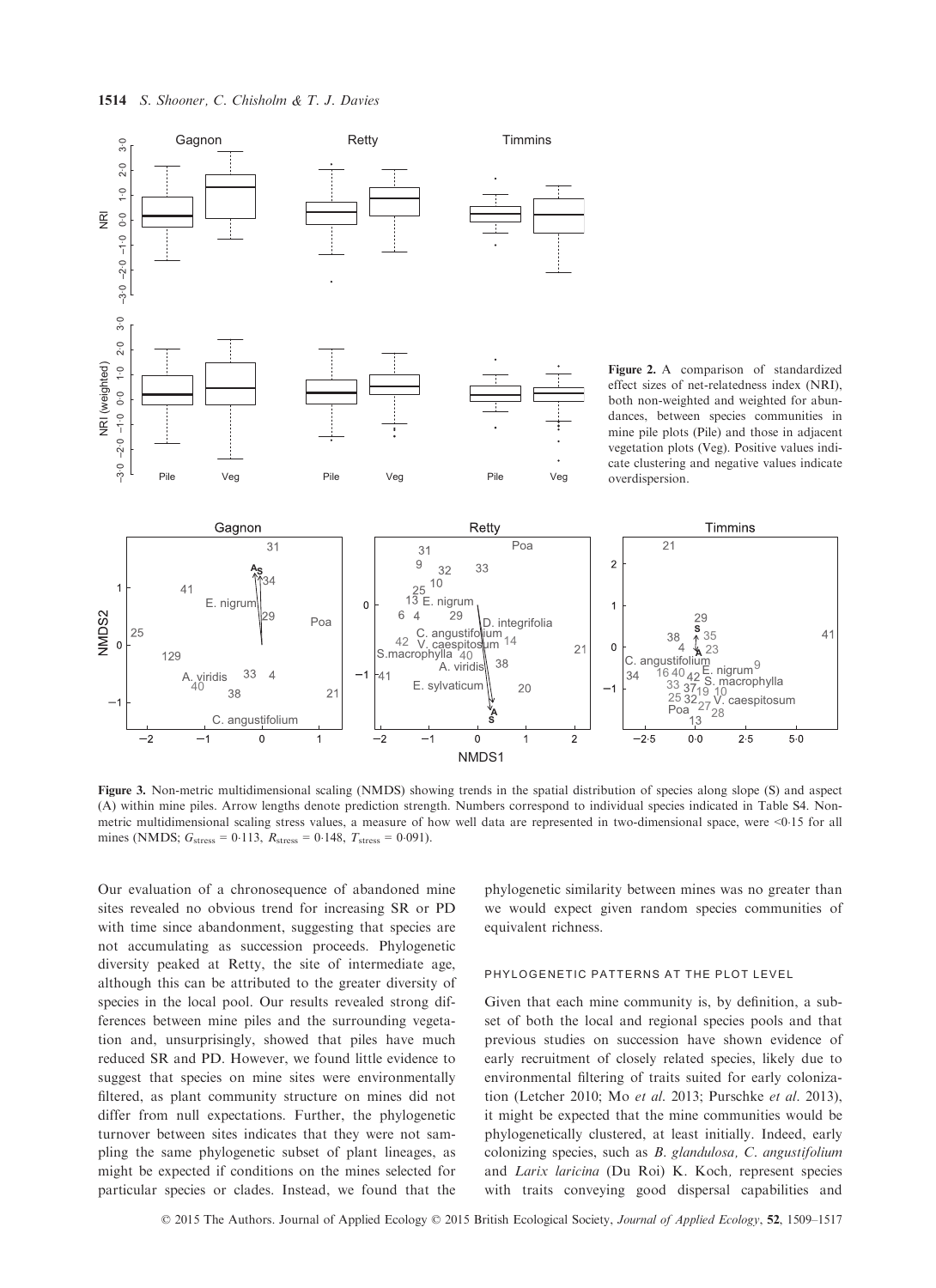tolerance to unstable environments (e.g. low shade tolerance, propagation through branch layering and vegetative reproduction, and the ability to form mycorrhizal associations; Hermanutz, Innes & Weis 1989; Broderick 1990; Uchytil 1991; Cripps & Eddington 2005). However, at the plot level, we found that the phylogenetic structure of vegetation on each mine was no more clustered than expected by chance, irrespective of the species pool considered. Further, plots on Gagnon and Retty were significantly less clustered than plots in the surrounding vegetation and thus do not provide evidence for species filtering. In addition, we did not detect significant phylogenetic turnover between plots within mine sites, indicating that the plant communities on each site were also relatively unstructured, although this might in part reflect the low SR of plots, limiting our statistical power to detect compositional differences.

Despite the lack of strong phylogenetic structuring, our data provides evidence that species on the older mines (Gagnon and Retty) are sorting by slope and aspect. At these sites, it is possible that there has been sufficient time for the establishment of species better adapted to local conditions, which have competitively displaced less well adapted, but closely related species, explaining the decrease in phylogenetic clustering noted above. In contrast to Retty and Gagnon, species established on Timmins (the most recently abandoned mine) do not show any evidence of spatial partitioning. We suggest that the weaker phylogenetic and spatial structure of vegetation in plots on this younger site might indicate either that the traits associated with the early establishment of recolonizing species are not phylogenetically structured, or simply that the species establishing on the mines are a random subset of the surrounding vegetation. As species begin to filter into their optimal niches over time, they may become dominant locally and out-compete more poorly adapted lineages.

It is perhaps surprising that we did not detect significant clustering or overdispersion within individual plots. This pattern runs counter to our initial predictions, although it is possible that the low SR of these plots limits statistical power. One explanation is strong environmental filtering at the regional scale. Schefferville's latitude places it in the discontinuous permafrost zone, thereby imposing heterogeneity in soil thaw on the region and potentially selecting for species with adaptations to local conditions – clustering of species within the adjacent vegetation plots provides support for this hypothesis. Alternatively, slow growth rates in the subarctic may mean that ecological processes have not yet had time to leave a strong imprint on community structure in our data. By necessity, our study was limited due to the challenges in locating and working on suitable mine sites in the region. However, previous work based on patterns of natural succession in Labrador (Simon & Schwab 2005) suggests that the time-scale we considered should have been adequate to detect early to mid-succession changes.

## SPECIES POOLS

We found evidence that species composition on mines was limited by the local species pool. For example, although A. viridis is considered a pioneer species in succession, it became highly abundant on Gagnon and Retty, perhaps due to its seed viability in deficient soils and vegetative growth (Oliver, Adams & Zasoski 1985; Haeussler & Coates 1986). As a nitrogen fixer, A. viridis is recognized as a valuable species for restoration projects (Plass 1977; Heilman & Ekuan 1982; Schlesinger & Williams 1984), accelerating rates of succession by facilitating the growth of other dominant plants (Densmore 2005). This species was not present on Timmins, which may be attributed to its absence from the surrounding vegetation. That A. viridis can be dominant at two of our sites, but is almost entirely absent at the third emphasizes the importance of accounting for the local species pool in studies of natural succession. Thus, we emphasize that it is important for both researchers and environmental managers to interpret their results in the context of the surrounding species pool.

Patterns in diversity across successional stages are well studied, but rarely consider the influence of local species pools. This omission is surprising considering the importance of dispersal and continued seeding for the establishment of species in these disturbed environments. Species pools defined at different scales may vary in richness, ecology and evolutionary history and thus provide different null expectations. For example, we observed that Retty, the mine of intermediate age, had both the highest SR and PD among the three mines. However, by including the surrounding species pool in the analyses, we were able to show that the higher richness on Retty was expected given the richness of the local pool. Species pool influences have long been recognized as important in restoration ecology (Zobel, Maarel & Dupré 1998), and recent advances have provided a more robust framework for disentangling ecological processes from species pool influences (e.g. Lessard et al. 2012). Our study illustrates the need to better integrate these advances within the restoration field.

#### MANAGEMENT IMPLICATIONS

Although our study of subarctic mine succession did not identify particular key clades relevant to the successional stage of each mine, we show that phylogenetic approaches have the potential to improve restoration practices and our general understanding of succession.

In the direct management of sites for restoration using planting or seeding, a phylogenetic approach can inform the choice and order of species introduction. If the established species have a clear phylogenetic pattern, managers might focus their efforts on clades that establish more frequently and that are positively associated with other species. An understanding that phylogenetic relatedness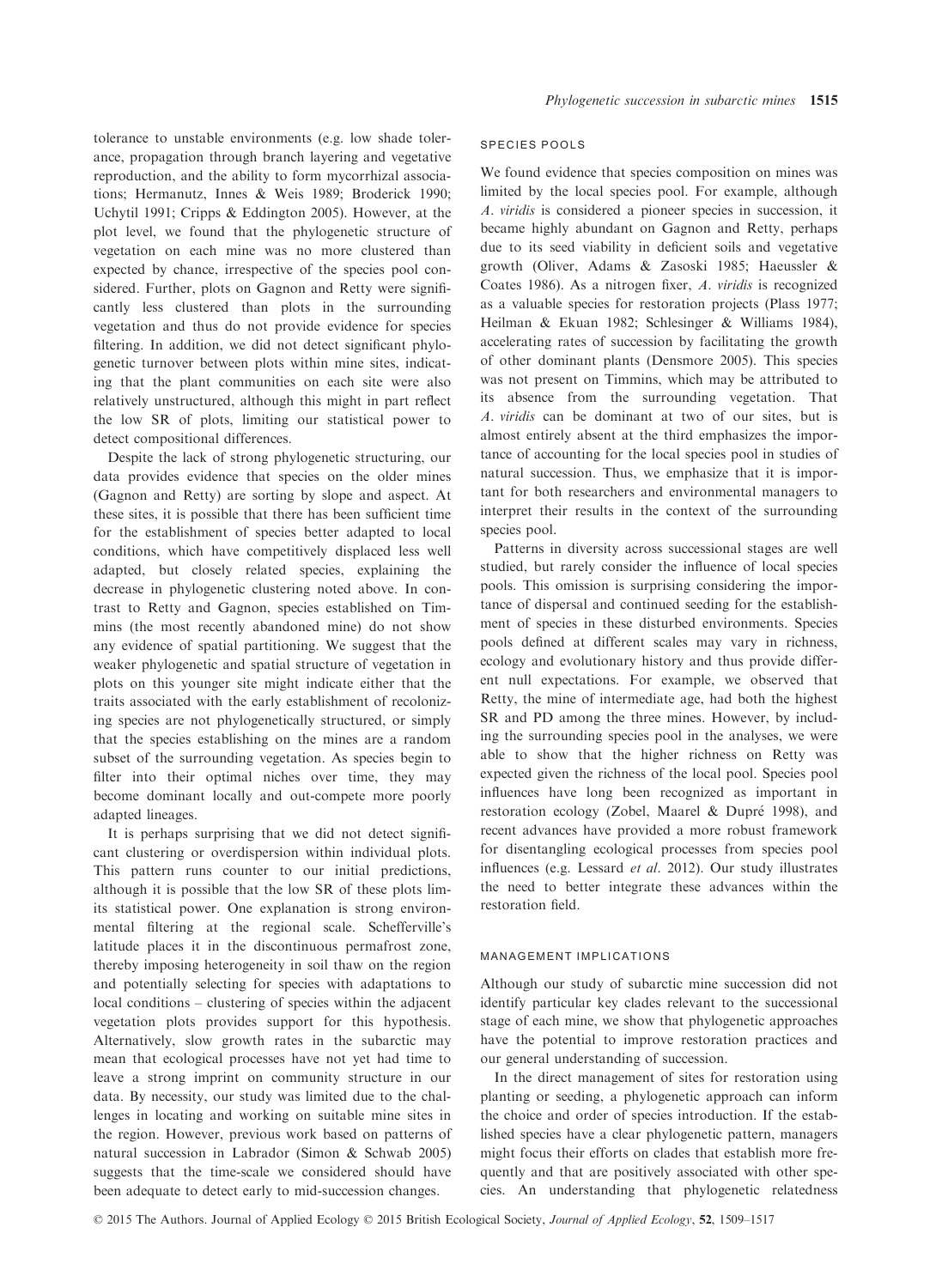between close relatives of known successful colonizing species, such as A. viridis, may indicate shared traits or stress resistance and could be a helpful concept for managers in choosing seed mixes. Additionally, clade-level comparisons become particularly useful for applying knowledge from one restoration project to another. The closest naturally occurring relative of successful early colonizers in one region could be used in comparable restoration projects across Canada or elsewhere where that species is absent but close relatives are present. For example, close relatives of A. viridis might be good candidates for restoration in areas where knowledge of the local plant community is limited.

In the absence of any clear phylogenetic pattern in species establishment, surveying the local and regional species pools can help to guide efforts towards restoring natural community structure. Local sampling also ensures the adaptation of ecotypes to the particular site environment. However, more regional sampling may also help ensure that a site's progression is not hindered due to the absence of species in the local pool. In our analysis, we showed that the establishment of species depended on local availability, and thus species selection and order would vary depending on the site examined. Additionally, site comparisons across regions may allow for more targeted community-wide restoration efforts. In our study, mine communities became increasingly overdispersed over time. We therefore suggest that the choice of seed mixes should mimic community patterns appropriate to the relevant successional stage. In our system, phylogenetically diverse seed mixes may be most appropriate given the community structure found on the mines. However, if mining activity was more recent, seed mixes which mimic facilitation might be preferred (Verdú et al. 2009).

Phylogenetics is more often thought of as the preserve of researchers; however, we suggest that managers will benefit from the inclusion of phylogenetic concepts in restoration practices. User-friendly software, such as phylomatic (Webb & Donoghue 2005) and phyloGenerator (Pearse & Purvis 2013), provides tools for the construction of large phylogenies using available data on taxonomy. These resulting phylogenies are openly available and could be better integrated along with phylogenetics concepts in restoration science through increased collaboration between researchers and managers.

#### Acknowledgements

We thank Malie Lessard-Therrien and Claudel Fournier for assistance with field work, and Tammy Elliott and Jean-Philippe Lessard for their valuable input. This study was supported through a Biodiversity Undergraduate Grant from the Quebec Center for Biodiversity Science to Claudel Fournier and a NSERC Discovery Grant to TJD.

## Data accessibility

Phylogenetic data: TreeBASE Study accession no. S17810

Species community data: DRYAD entry doi[:10.5061/](http://dx.doi.org/10.5061/dryad.qt30h) [dryad.qt30h](http://dx.doi.org/10.5061/dryad.qt30h) (Shooner, Chisholm & Davies 2015)

Species descriptions and sequence information: uploaded as online Supporting Information.

#### References

- Bateman, R.M. (1991) Palaeobiological and phylogenetic implications of anatomically-preserved Archaeocalamites from the Dinantian of Oxroad Bay and Loch Humphrey Burn, southern Scotland. Palaeontographica Abteilung B, 223, 1–59.
- Blomberg, S.P., Garland, T. & Ives, A.R. (2003) Testing for phylogenetic signal in comparative data: behavioral traits are more labile. Evolution, 57, 717–745.
- Broderick, D. (1990) The Biology of Canadian Weeds: 93. Epilobium angustifolium L. (Onagraceae). Canadian Journal of Plant Science, 70,  $247 - 259$
- Bryant, J.A., Lamanna, C., Morlon, H., Kerkhoff, A.J., Enquist, B.J. & Green, J.L. (2008) Microbes on mountainsides: contrasting elevational patterns of bacterial and plant diversity. Proceedings of the National Academy of Sciences, 105, 11505–11511.
- Cadotte, M.W., Cavender-Bares, J., Tilman, D. & Oakley, T.H. (2009) Using phylogenetic, functional and trait diversity to understand patterns of plant community productivity. PLoS ONE, 4, e5695.
- Cavender-Bares, J., Ackerly, D., Baum, D. & Bazzaz, F. (2004) Phylogenetic overdispersion in Floridian oak communities. The American Naturalist, 163, 823–843.
- Cavender-Bares, J., Kozak, K.H., Fine, P.V. & Kembel, S.W. (2009) The merging of community ecology and phylogenetic biology. Ecology Letters, 12, 693–715.
- Cripps, C.L. & Eddington, L.H. (2005) Distribution of mycorrhizal types among alpine vascular plant families on the Beartooth Plateau, Rocky Mountains, USA, in reference to large-scale patterns in arctic-alpine habitats. Arctic, Antarctic, and Alpine Research, 37, 177–188.
- Densmore, R.V. (1994) Succession on regraded placer mine spoil in Alaska, USA, in relation to initial site characteristics. Arctic and Alpine Research, 26, 354–363.
- Densmore, R.V. (2005) Succession on subalpine placer mine spoil: effects of revegetation with Alnus viridis, Alaska, USA. Arctic Antarctic and Alpine Research, 37, 297–303.
- Faith, D.P. (1992) Conservation evaluation and phylogenetic diversity. Biological Conservation, 61, 1–10.
- Funk, J.L., Cleland, E.E., Suding, K.N. & Zavaleta, E.S. (2008) Restoration through reassembly: plant traits and invasion resistance. Trends in Ecology & Evolution, 23, 695–703.
- Grubb, P.J. (1977) The maintenance of species-richness in plant communities: the importance of the regeneration niche. Biological reviews, 52, 107–145.
- Haeussler, S. & Coates, D. (1986) Autecological Characteristics of Selected Species that Compete with Conifers in British Columbia: A Literature Review. Agriculture Canada, Ministry of State for Forestry and Mines, Pacific Forestry Center, Victoria, BC. FRDA Report 001.
- Hall, T.A. (1999) Bioedit: a user-friendly biological sequence alignment editor and analysis program for Windows 95/98/NT. Nucleic acids symposium series, 41, 95–98.
- Heilman, P. & Ekuan, G. (1982) Nodulation and nitrogen fixation by red alder and Sitka alder on coal mine spoils. Canadian Journal of Forest Research, 12, 992–997.
- Hermanutz, L.A., Innes, D.J. & Weis, I.M. (1989) Clonal structure of arctic dwarf birch (Betula glandulosa) at its northern limit. American Journal of Botany, 76, 755–761.
- Hermsen, E.J., Gandolfo, M.A., Nixon, K.C. & Crepet, W.L. (2003) Divisestylus gen. nov. (aff. Iteaceae), a fossil saxifrage from the Late Cretaceous of New Jersey, USA. American Journal of Botany, 90, 1373– 1388.
- Hollingsworth, P.M., Forrest, L.L., Spouge, J.L., Hajibabaei, M., Ratnasingham, S., van der Bank, M. et al. (2009) A DNA barcode for land plants. Proceedings of the National Academy of Sciences, 106, 12794– 12797.
- Hughes, N.F. & McDougall, A.B. (1990) Barremian–Aptian angiospermid pollen records from southern England. Review of Palaeobotany and Palynology, 65, 145–151.